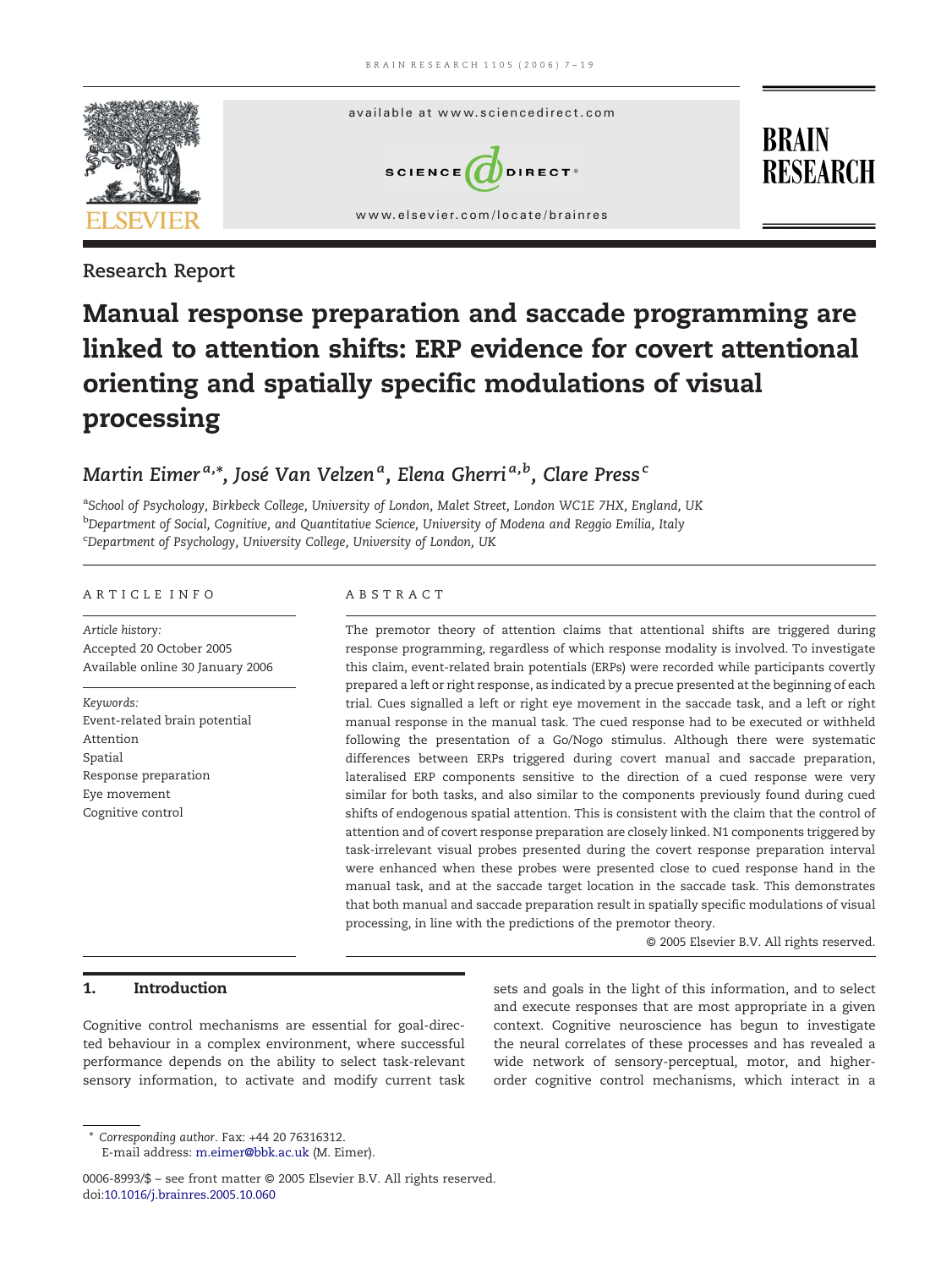complex fashion to produce flexible and adaptive goaldirected action (see [Ridderinkhof et al., 2004](#page-12-0) for a recent review).

Many cognitive control functions arise from the need for selectivity in perception and action, that is, from the requirement to select and process currently relevant sensory information (selective attention), and the requirement to select, program and activate specific responses (motor control). These two central aspects of cognitive control may not be as distinct as is often assumed. The premotor theory of attention ([Rizzolatti et al., 1994\)](#page-12-0) assumes that the processes involved in the control of selective spatial attention and the processes responsible for selecting specific motor responses are implemented by common neural substrates. According to this theory, goal-directed movements and shifts of spatial attention are mediated by shared control structures. Attention shifts are triggered whenever these structures are activated during response preparation. In other words, the activation of specific response programs (such as plans for a saccadic eye movement) is accompanied by covert shifts of attention, even when these response programs are later inhibited, and thus do not result in the execution of a peripheral motor response.

Empirical evidence for the hypothesis that attentional shifts towards saccade target locations are triggered during saccade preparation comes from numerous sources. Behavioural studies have demonstrated superior performance for visual events at intended saccade target locations (e.g., [Deubel](#page-11-0) [and Schneider, 1996; Hoffman and Subramaniam, 1995; Irwin](#page-11-0) [and Gordon, 1998](#page-11-0)). There is also some initial evidence that eye movement preparation has similar spatially selective attentional effects on the processing of auditory ([Rorden and Dri](#page-12-0)[ver, 1999](#page-12-0)) and tactile stimuli ([Rorden et al., 2002](#page-12-0)). Functional imaging studies have uncovered considerable overlap between frontoparietal control structures that are activated during covert shifts of visual attention and during saccade preparation ([Beauchamp et al., 2001; Corbetta et al., 1998;](#page-11-0) [Nobre et al., 2000a; Perry and Zeki, 2000](#page-11-0)). Patient studies have demonstrated that peripheral oculomotor deficits impair spatial attention [\(Craighero et al., 2001; Smith et al., 2004\)](#page-11-0). Transcranial magnetic stimulation (TMS) over the frontal eye fields was found to modulate attentionally guided performance in visual search tasks [\(Muggleton et al., 2003\)](#page-12-0), and direct electrical stimulation of this area can improve monkeys' performance in spatial attention tasks ([Moore and Fal](#page-12-0)[lah, 2001\)](#page-12-0).

In summary, there is very good evidence for the existence of close links between saccade preparation and shifts of attention. However, and importantly, the premotor theory explicitly claims that response-induced attentional shifts are by no means restricted to the oculomotor domain, but are also triggered when other types of responses, such as hand movements, are being prepared [\(Rizzolatti et al., 1994\)](#page-12-0). In support of this claim, some studies have demonstrated superior visual discrimination performance for locations close to the target of goal-directed manual movements [\(Deubel et al., 1998; Schiegg](#page-11-0) [et al., 2003\)](#page-11-0). In general, the case for links between manual response preparation and shifts of spatial attention is however currently much less convincing than the case for links between attention and oculomotor control.

In a recent study ([Eimer et al., 2005\)](#page-11-0), we have used eventrelated brain potential (ERP) measures to obtain new evidence for the claim that shifts of attention are triggered when unimanual responses are covertly prepared. In this experiment, participants had to prepare to lift their left or the right index finger (as indicated by a visual cue that was presented at the start of each trial). The prepared response had to be executed or withheld after the presentation of a visual Go/Nogo signal. To investigate whether manual response preparation results in shifts of attention towards the effector involved in the anticipated response, irrelevant tactile probe stimuli were presented during the response preparation interval to the cued or uncued hand. Early somatosensory ERP components (P90, N140) were enhanced when probes were delivered to the cued hand, suggesting that tactile–spatial attention was directed towards the response-relevant hand.

In addition to demonstrating spatially selective effects of manual response preparation on the processing of visual probe stimuli, we also obtained more direct evidence for attention shifts induced in the course of unimanual response preparation. ERPs elicited in response to cues instructing participants to prepare a left-hand response were compared to ERPs triggered by right-hand response cues in order to isolate ERP components that are sensitive to the side of a cued manual response (see [Eimer et al., 2005](#page-11-0) for more details; see also [Wauschkuhn et al., 1997; Van der Lubbe et al., 2000; Verleger](#page-12-0) [et al., 2000](#page-12-0) for a similar approach). This comparison revealed an enhanced negativity at anterior electrodes contralateral to the side of the cued response between 350 and 600 ms after cue onset, which was followed by an enhanced positivity over posterior electrodes contralateral to the cued response side. The most intriguing aspect of these lateralised ERP modulations observed during manual response preparation was that they were very similar to the modulations found in earlier experiments during explicitly cued shifts of attention. In these studies, ERPs recorded in the interval between symbolic attentional cues and the onset of a subsequent lateral imperative stimulus were compared as a function of whether the cues instructed participants to initiate a leftward or rightward attentional shift (c.f., [Harter et al., 1989; Hopf and Mangun,](#page-12-0) [2000; Nobre et al., 2000b; Yamaguchi et al., 1994](#page-12-0)). At anterior recording sites, ERPs were more negative over the hemisphere contralateral to the cued attentional shift relative to ERPs elicited ipsilaterally ('Anterior Directing Attention Negativity', ADAN). This effect started about 350 ms after cue onset, and was followed by an enhanced posterior positivity over the contralateral hemisphere ('Late Directing Attention Positivity', LDAP).<sup>1</sup> ADAN and LDAP are usually interpreted as reflecting successive phases in the control of spatial orienting, such as the initiation of attention shifts and the preparatory activation of sensory-specific cortical areas. The fact that these components are also present during covert unimanual

 $^{\rm 1}$  A contralateral negativity triggered at short latencies over posterior sites that was reported in several ERP studies ('early direction attention negativity', EDAN) is likely to reflect the processing of non-symmetrical (i.e., arrow) cues, and not processes directly involved in the control of anticipatory attentional shifts (see [Van Velzen and Eimer, 2003](#page-12-0) for evidence).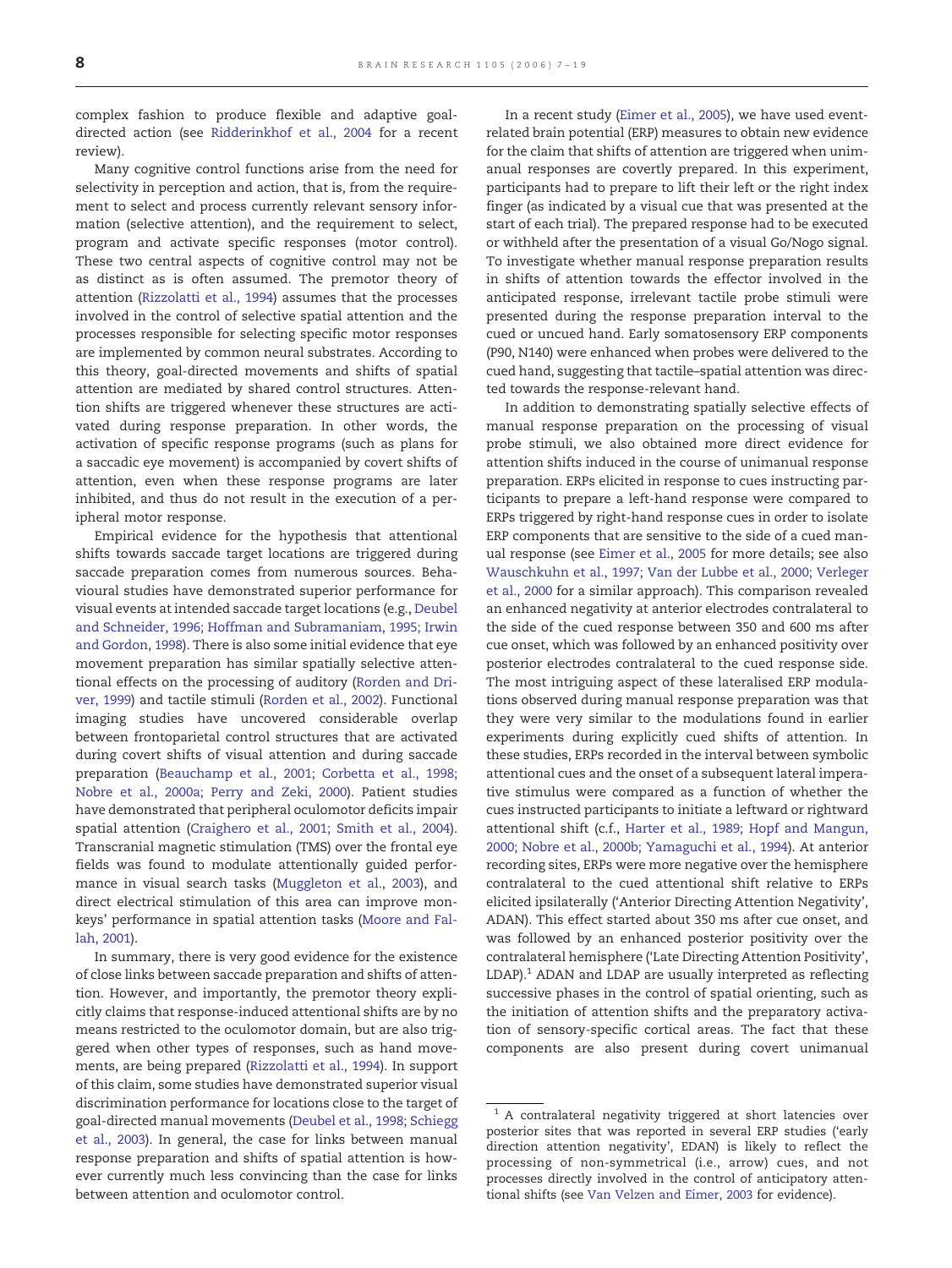response preparation thus strongly suggests that attention shifts are triggered by manual response programming, even in the absence of any explicit attentional instructions.<sup>2</sup>

The aim of the present ERP study was to investigate the claim of the premotor theory of attention that attentional shifts are triggered during covert response preparation, regardless of the response modality involved. We directly compared ERPs triggered during the preparation of unimanual responses and during the preparation of saccadic eye movements. The general task procedure used was similar to our previous experiment [\(Eimer et al., 2005\)](#page-11-0). Participants were instructed to prepare a response on every trial, as indicated by a visual precue, and had to execute or withhold this response following a visual Go/Nogo stimulus that was presented 1100 ms after cue onset. In the manual task, they had to prepare a left-hand or right-hand response (lifting of the index finger). In the saccade task, they had to prepare a leftward or rightward eye movement instead. In both response tasks, an irrelevant visual probe stimulus was presented during the covert response preparation interval (900 ms after cue onset) with equal probability on the cued or uncued side. During the manual task, visual probes were delivered at locations close to the left or right hand. In the saccade task, probes were presented at the saccade target locations on the left or right side.

To investigate the presence of attention shifts during manual and saccade preparation, and to study any spatially specific effects of such attention shifts on the processing of visual stimuli, separate analyses were conducted for ERPs elicited by the response cues, and for ERPs triggered by the visual probe stimuli. First, we compared ERPs following cues instructing participants to prepare a left versus right response, separately for the manual task and for the saccade task. For the manual task, we expected to confirm our previous finding ([Eimer et al.,](#page-11-0) [2005](#page-11-0)) that lateralised ERP components elicited during instructed shifts of spatial attention (ADAN, LDAP) are also present during unimanual response preparation, thus suggesting that attentional shifts are triggered in the course of manual response programming. The critical question was whether analogous lateralised effects would also be found when participants prepared leftward or rightward saccades. Such a result would provide further supportive evidence for the claim of the premotor theory that shifts of attention are triggered during response preparation regardless of the response modality involved.

The possibility that manual and saccade preparation may both be linked to shifts of spatial attention does of course not imply that the neural mechanisms involved in the control of hand and eye movements are otherwise identical. In fact, the premotor theory of attention explicitly acknowledges the existence of anatomical and functional dissociations between attentional-motor control mechanisms that are specialised for different types of movements, and for different parts of space ([Rizzolatti et al., 1994](#page-12-0)). It is known that saccade pro-

<sup>2</sup> Notably, ADAN and LDAP components are not just triggered during shifts of visual attention, but also when attention is directed to the location of task-relevant auditory and tactile events, suggesting that they might reflect the activity of a modality-unspecific attentional control system (Eimer and Van Velzen, 2002; Eimer et al., 2002, 2003).

gramming and manual response preparation are both based on complex, and distinct neural networks. Eye movement control involves structures such as the frontal eye fields, supplementary eye fields, areas 9 and 46 of the dorsolateral prefrontal cortex, cingulate cortex and lateral intraparietal areas (see [Pierrot-Desseilligny et al., 2004](#page-12-0) for a review), whereas the control of manual responses is based on parieto-frontal circuits, which include regions in prefrontal areas 4 and 6 as well as specialised posterior parietal areas (see [Rizzolatti et al.,](#page-12-0) [1998](#page-12-0) for a review). Single-unit studies have revealed a functional segregation of adjacent posterior parietal areas in the monkey brain that are involved in saccade planning (area LIP) and in manual response preparation (area PRR), respectively (see [Snyder et al., 2000](#page-12-0) for a review). To explore whether ERP measures might reflect such differences in the neural substrate underlying manual and saccade preparation, we also directly compared ERPs elicited during the response preparation interval in the manual and saccade task. For this comparison, waveforms triggered by left and right response cues were collapsed, in order to identify direction-unspecific ERP differences between the two tasks.

Finally, we compared ERPs triggered by the task-irrelevant visual probes as a function of whether probes were presented adjacent to the hand involved in the anticipated response or adjacent to the opposite uncued hand (for the manual task), or at the target location of an anticipated saccade versus on the contralateral uncued side (for the saccade task). These analyses of visual probe ERPs were conducted to investigate how manual and saccade preparation affect the processing of visual stimuli. Many previous ERP studies have demonstrated that visual–spatial attention results in enhancements of early sensory-specific P1 and N1 components, and in longer-latency sustained negativities for attended relative to unattended visual stimuli [\(Eason, 1981; Eimer, 1994; Mangun and Hillyard,](#page-11-0) [1991](#page-11-0)). Attentional modulations of sensory-specific P1 and N1 components are usually interpreted as evidence for the sensory gating of attended locations within visual perception [\(Mangun, 1995](#page-12-0)), while later effects are likely to reflect the impact of spatial attention on post-perceptual processes [\(Mangun and Hillyard, 1991](#page-12-0)). If the preparation of unimanual responses and eye movements trigger shifts of attention, as claimed by the premotor theory, similar attentional modulations should also be observed in the present study for ERPs elicited by visual probes at cued versus uncued locations. By directly comparing such effects of response preparation on visual probe ERPs between the two response tasks, it was also possible to investigate whether manual and saccade preparation are equally effective in producing spatially specific attentional modulations of visual ERPs, or whether there are systematic differences in their impact on visual processing.

#### 2. Results

#### 2.1. Behavioural performance

Response latencies did not differ significantly between the saccade task (393 ms) and the manual task (386 ms). A main effect of response cueing (F(1,15) = 15.9;  $P < 0.001$ ) reflected the fact that responses were faster when visual probes were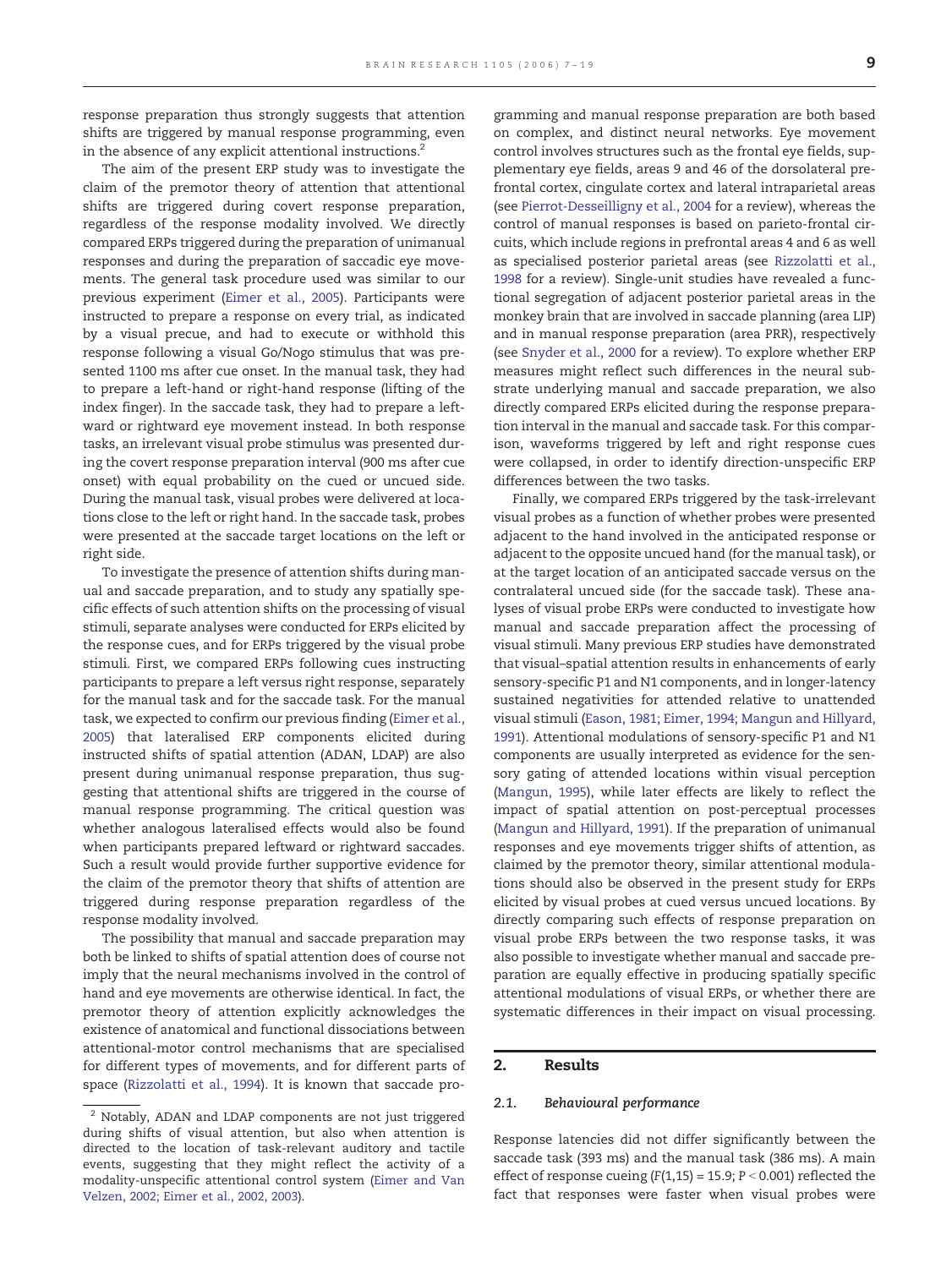presented on the cued side than when probes were delivered on the opposite uncued side. This difference was significant for saccades (389 vs. 398 ms;  $t(15) = 2.7$ ;  $P < 0.02$ ), as well as for manual responses (381 vs. 391 ms;  $t(15) = 3.8$ ;  $P < 0.01$ ). While there was no main effect of response side, a response task  $\times$  response side interaction was obtained (F(1,15) = 5.6;  $P < 0.04$ ). Subsequent analyses revealed that right responses were faster than left responses in the manual response task (377 vs. 395 ms;  $t(15) = 3.4$ ;  $P < 0.01$ ), whereas no significant RT difference was found between left and right saccades.

False Alarms occurred on 14.4% and 18.9% of all Nogo trials in the manual task and in the saccade task, respectively. Participants failed to respond on 1.6% and 1.3% of all Go trials, for the manual task and the saccade task, respectively.

#### 2.2. ERPs triggered during covert manual and saccade preparation: lateralised effects

ERP waveforms elicited in response to cues instructing subjects to prepare a left or right manual or saccade response are shown in [Fig. 1](#page-5-0), separately for anterior sites F7/8 and F3/4 (top panel), and for posterior sites P7/8 and OL/R (bottom panel). These waveforms show the 900 ms interval following cue onset relative to a 100 ms pre-stimulus baseline, and are collapsed across Go and Nogo trials, and across trials containing a visual probe on the left or right side. Early sensoryspecific visual components (P1, N1) were triggered by the cues at posterior electrodes. More importantly, and analogous to our previous ERP study of unimanual response preparation ([Eimer et al., 2005\)](#page-11-0), an enhanced anterior negativity contralateral to the side of the cued response (ADAN) as well as an enhanced posterior negativity contralateral to the side of the anticipated response (LDAP) appeared to be present not only in the manual task, but in the saccade task as well.

Statistical analyses confirmed these observations. In the 350–600 ms measurement interval, a significant hemisphere × cued response interaction was present at lateral anterior electrodes,  $F(1,15) = 15.0; P < 0.002$ , reflecting the ADAN component (see [Fig. 1,](#page-5-0) top panels). There was no significant response  $task \times hemisphere \times cued$  response interaction across all lateral anterior sites ( $F(1,15) = 2.7$ ;  $P < 0.12$ ), and subsequent analyses confirmed the presence of significant hemisphere × cued response interactions for the manual task  $(F(1,15) = 21.2;$  $P < 0.001$ ) as well as for the saccade task (F(1,15) = 4.6;  $P < 0.05$ ).<sup>3</sup> No significant hemisphere  $\times$  cued response interactions were observed in the 350–600 ms interval for lateral central and posterior sites.

In the subsequent measurement window (600–900 ms postcue), a significant hemisphere × cued response interaction was triggered at lateral posterior sites  $(F(1,15) = 18.3; P < 0.001)$ , reflecting the presence of the LDAP component (see [Fig. 1](#page-5-0), bottom panels). There was no indication of any response task  $\times$  hemisphere  $\times$  cued response interaction ( $F < 1$ ), suggesting that this component was triggered in an analogous fashion in both response tasks. This was confirmed in subsequent analyses, which revealed significant hemisphere  $\times$  cued response interactions for the manual task  $(F(1,15) = 14.8;$  $P < 0.002$ ) and the saccade task (F(1,15) = 11.0; P < 0.005). No significant hemisphere × cued response interactions were present at lateral anterior and central sites.<sup>4</sup>

Finally, in the 900–1200 ms interval (not shown in [Fig. 1\)](#page-5-0), a response task  $\times$  hemisphere  $\times$  cued response interaction was found only at lateral central electrode pair C3/4 (F (1,15) = 11.2;  $P < 0.004$ ). A significant hemisphere  $\times$  cued response interaction was present at C3/4 in the manual task  $(F(1,15) = 7.9; P < 0.02)$ , reflecting the emergence of the Lateralised Readiness Potential (LRP) during the later phase of the manual response preparation interval.<sup>5</sup> In contrast, no such effect was present at C3/4 when subjects prepared a left or right saccade  $(F < 1)$ .

#### 2.3. ERPs triggered during covert manual and saccade preparation: non-lateralised differences

While lateralised ERP components sensitive to the direction of a cued response were very similar for the manual task and the saccade task, non-lateralised ERPs differed substantially between these two tasks. This is illustrated in [Fig. 2,](#page-6-0) which shows ERPs triggered during covert response preparation in the 1200 ms interval after response cue onset for the manual task (solid lines) and the saccade task (dashed lines), with waveforms collapsed across left and right cues. Initially, ERPs elicited in the manual task were more positive than ERPs in the saccade task. This difference started at about 200 ms at anterior electrodes, was present for about 400 ms, and appeared to be absent at occipital electrodes. Around the time of Go/Nogo stimulus presentation (1100 ms after cue onset), an enhanced negativity for the manual task as compared to the saccade task emerged, which was most pronounced at posterior sites, and absent at anterior electrodes.

These observations were confirmed in analyses conducted for successive 50 ms time windows throughout the 1200 ms post-cue interval. A significant main effect of response task, reflecting the fact that ERPs were more positive for the manual

[Fig. 1](#page-5-0) suggests that the ADAN component tended to be more pronounced for the manual task relative to the saccade task. Although there was no significant response task  $\times$  hemisphere  $\times$ cued response interaction at anterior sites, some statistical evidence for this difference was found at electrode pair F3/4. Here, a hemisphere  $\times$  cued response interaction (F(1,15) = 26.6;  $P < 0.001$ ) was accompanied by a significant response task  $\times$ hemisphere  $\times$  cued response interaction (F(1,15) = 4.8; P < 0.05). However, follow-up analyses revealed significant hemisphere  $\times$ cued response interactions for both tasks (both  $F(1,15) > 5.9$ ; both  $P < 0.03$ ), thus indicating that although attenuated relative to the manual task, the ADAN was still reliably elicited in the saccade task as well.

 $^4$  An electrode site  $\times$  hemisphere  $\times$  cued response interaction was found for lateral central electrodes  $(F(2,30) = 11.0; P < 0.001;$  $\varepsilon$  = 0.928). Subsequent analyses revealed that the LDAP was present at CP5/6 (hemisphere  $\times$  cued response:  $F(1,15) = 12.0$ ;  $P < 0.003$ ), but not at T7/8 and C3/4.

<sup>&</sup>lt;sup>5</sup> The LRP is an electrophysiological indicator of unimanual response activation (see [Eimer and Coles, 2003](#page-11-0) for more details), and its emergence during later stages of the response preparation interval in the manual task demonstrates that the cued response hand was partially activated prior to the onset of the Go/Nogo stimulus. This confirms results found in other response precueing experiments [\(Gehring et al., 1992; Gratton et al., 1990\)](#page-11-0) where the relevant response hand was specified in advance.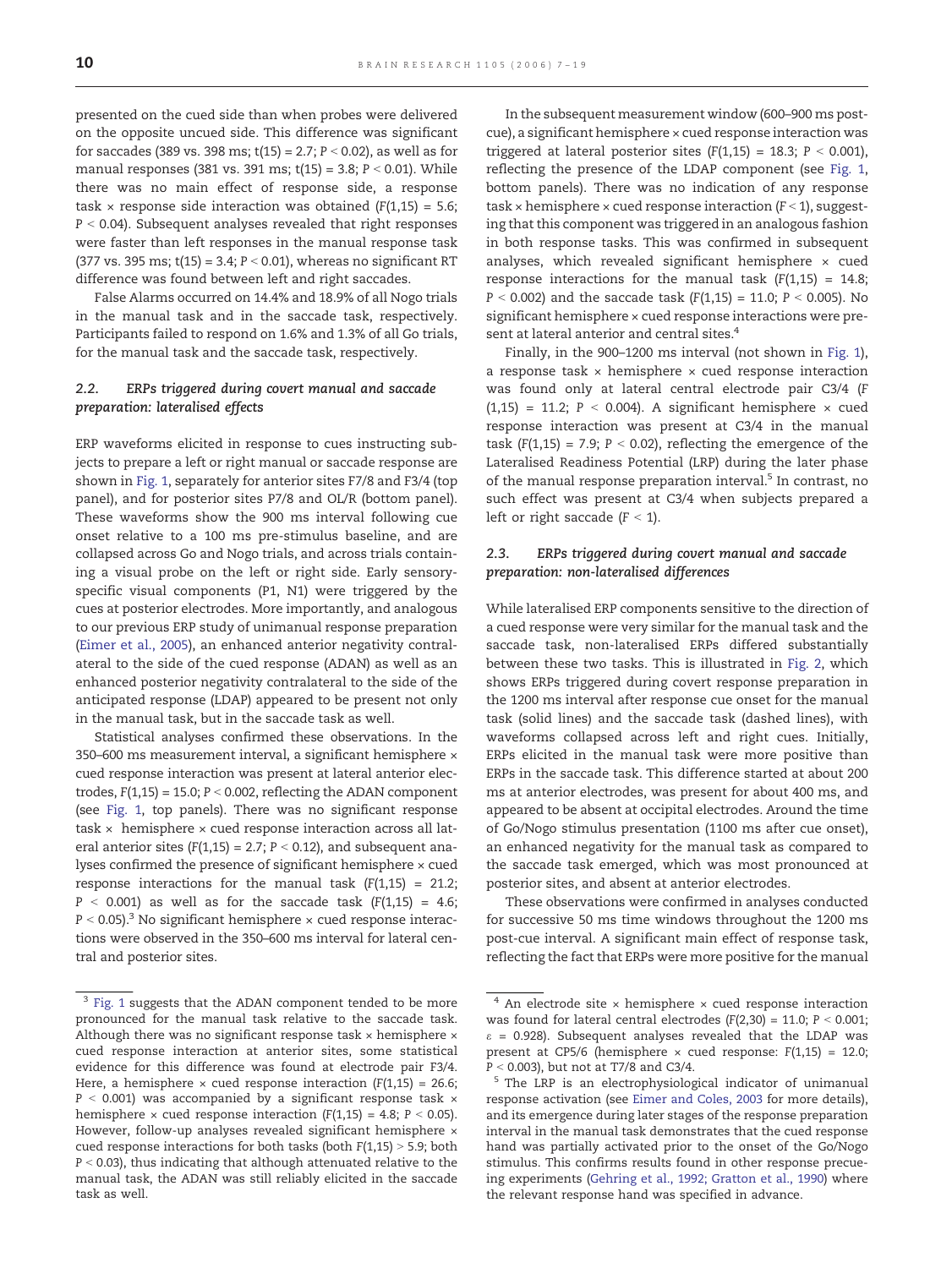task than for the saccade task, was first found at anterior electrodes between 200 and 250 ms after cue onset  $(F(1,15) = 7.8;$  $P < 0.02$ ). In the analysis intervals corresponding to the 250 to 550 ms post-cue interval, main effects of response task were consistently present at anterior, central, and midline sites (all  $F(1,15) > 5.3$ ; all  $P < 0.04$ ), but not at posterior electrodes.<sup>6</sup> No differences between the two response tasks were found between 600 and 1000 ms after cue onset. However, significant differences re-emerged in the 1050–1100 ms time window. Here, an effect of response task was present at posterior electrodes ( $F(1,15) = 6.8; P < 0.02$ ) and at midline sites ( $F(1,15) = 5.0;$  $P < 0.05$ ), reflecting the fact that ERPs were now more negative for the manual as compared to the saccade task (see [Fig. 2](#page-6-0)). In the 1100–1150 ms time window, this difference approached significance only at posterior electrodes  $(F(1,15) = 3.8; P < 0.08)$ , but was again significant in the 1150–1200 ms measurement window at posterior and midline sites  $(F(1,15) = 6.1$  and  $4.6; P < 0.03$  and 0.05, respectively). No significant effects of response task were present during these time intervals at lateral anterior and central electrodes.

#### 2.4. ERPs elicited in response to visual probe stimuli

[Figs. 3 and 4](#page-7-0) shows visual ERPs triggered by task-irrelevant visual probe stimuli in the manual task [\(Fig. 3\)](#page-7-0) and in the saccade task [\(Fig. 4\)](#page-8-0) in the 400 ms after probe stimulus onset, collapsed across Go and Nogo trials. Solid lines represent ERPs in response to visual probes on the cued side (adjacent to the cued response hand for the manual task, and at the cued saccade target location for the saccade task), while dashed lines show ERPs to visual probes presented on the opposite uncued side. Probe-elicited ERPs were characterised by prominent N1, P2, and N2 components. N1 amplitudes appeared to be enhanced in both tasks when visual probes were presented on the cued side. In contrast, a subsequent enhanced negativity in the N2 time range for probes on the cued versus uncued side was present for the saccade task, but appeared to be absent in the manual task. [Figs. 3 and 4](#page-7-0) also show occipital P1 components triggered by subsequent visual Go/Nogo stimuli, which were delivered 200 ms after the probes. Analyses of probe ERPs were therefore strictly limited to the time interval prior to the emergence of early visual responses to these Go/Nogo stimuli.

Statistical analyses found no significant effects of manual or saccade response cueing on P1 amplitudes (measured between 100 and 130 ms after probe onset). In contrast, response preparation strongly affected N1 components triggered by visual probe stimuli (150–200 ms post-stimulus). Main effects of response cueing were present at lateral posterior, lateral central, and lateral anterior electrodes as well as at midline sites (all  $F(1,15) > 8.2$ ; all  $P < 0.01$ ). As can be seen in [Figs. 3 and 4,](#page-7-0) N1 amplitudes were enhanced when visual probes were delivered on the cued side, and this was the case

both for probes presented adjacent to the cued response hand in the manual task ([Fig. 3\)](#page-7-0), and for probes presented at the eye movement target location in the saccade task ([Fig. 4\)](#page-8-0). Importantly, there was no indication of any response task × response cueing interaction at any site (all  $F < 1$ ), demonstrating that these preparation-induced N1 modulations were triggered in an equivalent fashion in the manual task and in the saccade task.

In contrast, visual probe ERPs differed reliably between response tasks in the N2 measurement window (250–330 ms after probe onset). An enhanced negativity was elicited in the saccade task when visual probes were presented within the saccade target relative to visual probes delivered on the opposite side [\(Fig. 4](#page-8-0)), whereas no clear N2 modulation was present in the manual task [\(Fig. 3](#page-7-0)). Accordingly, a significant response  $task \times response$  cueing interaction was present at midline electrodes ( $F(1,15) = 9.4$ ;  $P < 0.01$ ), and subsequent analyses revealed a main effect of response cueing for the saccade task  $(F(1,15) = 14.2; P < 0.002)$ , but not for the manual task  $(F < 1)$ . At lateral electrodes, electrode site  $\times$  response task  $\times$  response cueing interactions were present (F(2,30) = 7.6, 5.1, and 7.8; all  $P < 0.03$ ;  $\varepsilon = 0.827$ , 0.694, and 0.672, for anterior, central, and posterior electrodes, respectively). Follow-up analyses showed that there were no effects of response cueing on N2 amplitudes in the manual response task at any recording site (all  $F < 1$ ). In contrast, enhanced N2 amplitudes were present in the saccade task at medial electrodes F3/4, FC5/6, C3/4, CP5/6, and P3/4 (all  $F(1,15) > 7.3$ ; all  $P < 0.02$ ), as shown in [Fig. 4.](#page-8-0) In contrast, no reliable N2 modulations were elicited in the saccade task for the more lateral electrode sites F7/8, T7/8, P7/8, and OL/R.

#### 3. Discussion

The aim of the present ERP experiment was to investigate the claim of the premotor theory of attention that covert response preparation gives rise to attentional shifts regardless of which response modality is involved. We tested this hypothesis by directly comparing ERP indicators of attentional processing during the preparation of manual responses and of saccadic eye movements. ERPs were recorded in a manual task where participants were cued to prepare a left or right manual response, and in a saccade task where they were cued to prepare a leftward or rightward saccade, prior to the presentation of a visual Go/Nogo stimulus that instructed them to either execute or withhold the prepared response.

Lateralised ERP modulations sensitive to the direction of a cued response were very similar in both tasks. An enhanced anterior negativity at electrodes contralateral to the side of the cued response emerged between 350 and 600 ms after cue onset, and was followed by an enhanced positivity over posterior electrodes contralateral to the cued response side (see [Fig. 1\)](#page-5-0). These two components were very similar to the effects found in our previous ERP study of covert unimanual response preparation ([Eimer et al., 2005\)](#page-11-0), and, importantly, to the ADAN and LDAP components found in earlier experiments which investigated ERP correlates of instructed shifts of endogenous spatial attention ([Eimer et al., 2002; Harter et al., 1989; Hopf](#page-11-0) [and Mangun, 2000; Nobre et al., 2000b; Yamaguchi et al., 1994](#page-11-0)).

 $6$  At lateral posterior electrodes, response task  $\times$  electrode site interactions were obtained between 300 and 600 ms after cue onset, and subsequent analyses revealed main effects of response task at P3/4 throughout this interval (all  $F(1,15) > 4.7$ ; all  $P < 0.05$ ), reflecting the fact that ERPs elicited in the manual task were more positive than ERPs in the saccade task at this electrode pair (see [Fig.](#page-6-0) [2](#page-6-0)). In contrast, no such difference was present at P7/8 and OL/R.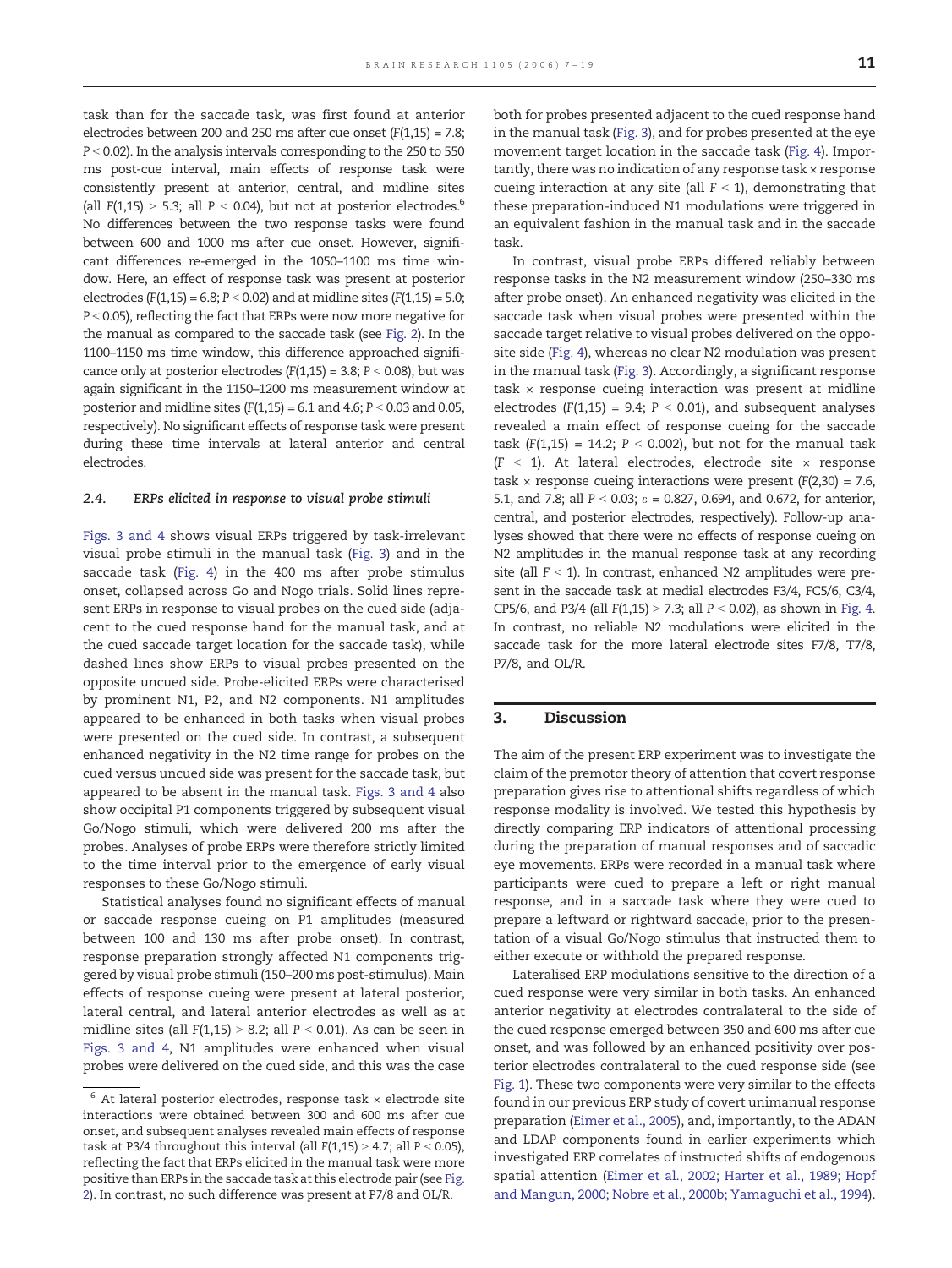#### **ANTERIOR SITES**

<span id="page-5-0"></span>

Fig. 1 – Grand-averaged ERPs elicited during covert response preparation over the left and right hemisphere at anterior electrode pairs (F7/8, F3/4, top panels) and at posterior electrode pairs (P7/8, OL/R, bottom), displayed separately for the manual task and the saccade task. Waveforms show the 900 ms interval following the onset of a visual response cue instructing participants to prepare a left response (solid lines) or right response (dashed lines), and are collapsed across trials including visual probes on the left and right side. Lateralised ERP components (ADAN: Anterior Directing Attention Negativity; LDAP: Late Directing Attention Positivity) were elicited during the covert response preparation interval.

Given that ADAN and LDAP have been interpreted as reflecting mechanisms involved in the control of attentional shifts, the finding that these components are also triggered in the course of manual and saccade preparation strongly suggests that the covert preparation of manual responses and eye movements are linked to shifts of spatial attention, as predicted by the premotor theory of attention.

It is notable that the amplitudes and latencies of the ADAN and LDAP components triggered during covert response preparation were remarkably similar for the manual and the saccade task. Although the ADAN tended to be somewhat larger in the manual task, this difference did not reach overall statistical significance. This similarity across response tasks suggests that as far as their direction-specific aspects are concerned, analogous attentional orienting processes are triggered during the preparation of manual responses and during the preparation of left and right saccades.

It is important to emphasise that although the similarity between the lateralised ERP modulations found in the present study during manual and saccade preparation and the effects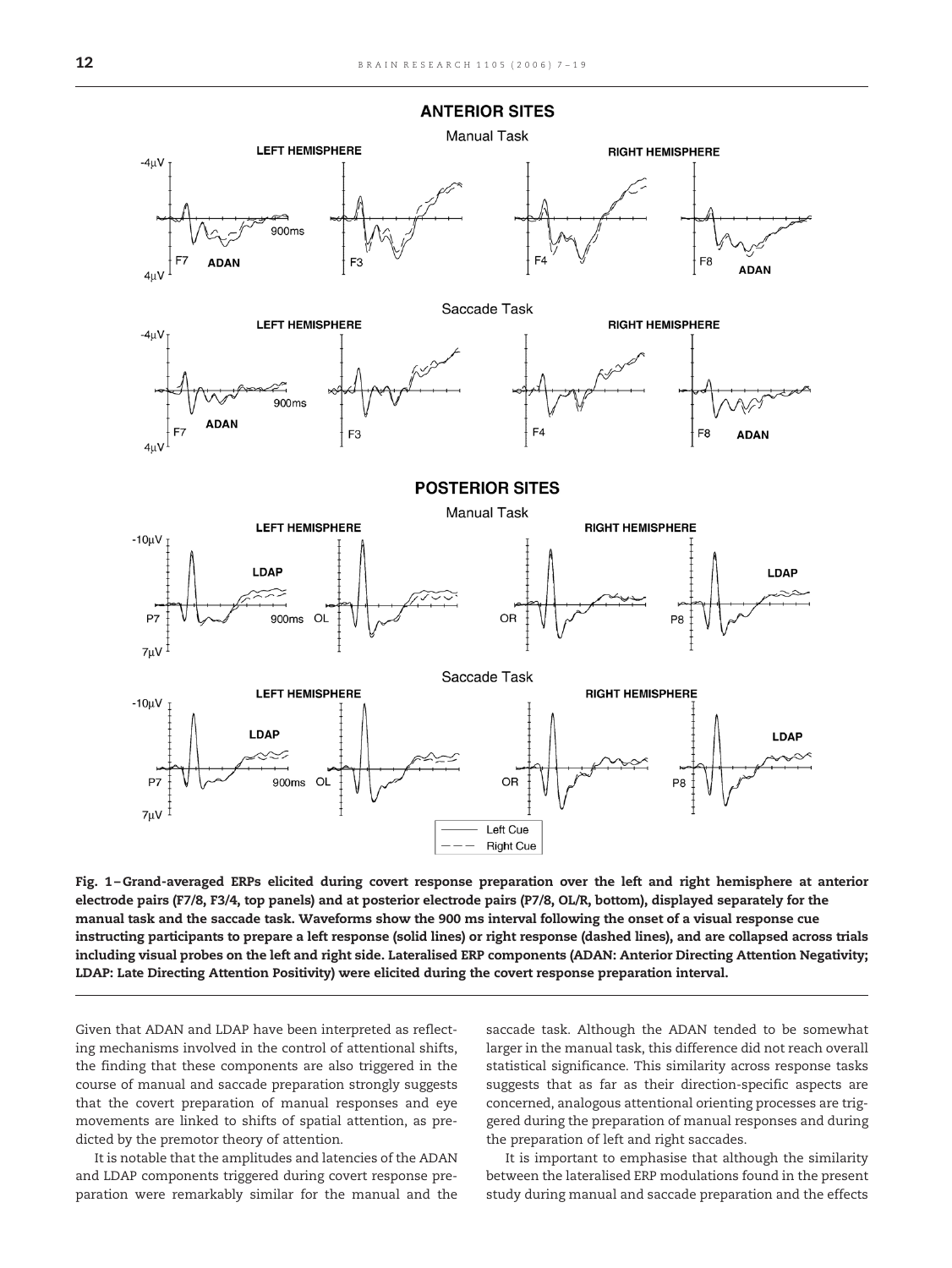<span id="page-6-0"></span>

Fig. 2 – Grand-averaged ERPs elicited during covert response preparation in the manual task (solid lines) and the saccade task (dashed line), shown for the 1200 ms interval after response cue onset. Waveforms are collapsed across trials with left and right response cues.

found previously during explicitly cued shifts of spatial attention suggests close links between attention and response preparation, it does not provide direct evidence for the stronger claim of the premotor theory that these two processes are based on a common neural substrate. For example, one could argue that although attention shifts tend to be triggered during covert response preparation, the underlying mechanisms are entirely separate. In this case, the ADAN and LDAP components observed in the present study would exclusively reflect the presence of covert attentional orienting processes, which happen to be triggered during the preparation of manual responses and saccades, but not any processes involved in covert response preparation. This important issue could be further investigated in experimental studies where the direction of covert response preparation and spatial attention are manipulated independently.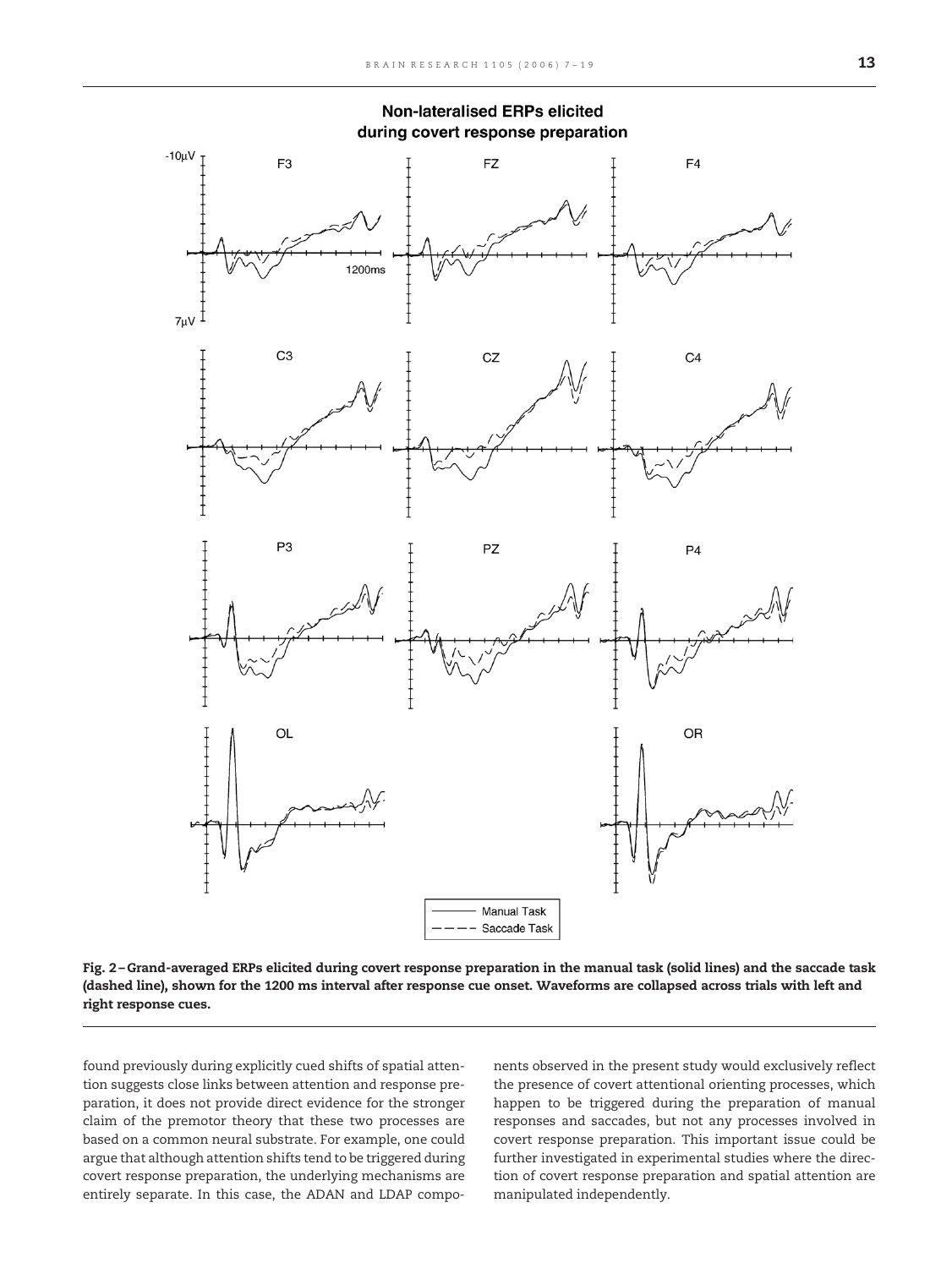

<span id="page-7-0"></span>

Fig. 3 – Grand-averaged visual ERPs elicited by visual probe stimuli delivered 900 ms after response cue onset in the manual task. Solid lines show ERPs triggered by visual probes presented close to the cued hand, and dashed lines show ERPs elicited by probes presented close to the uncued hand. Probe-induced components (N1, P2, N2) are followed by a P1 component at occipital electrodes, representing a visual response to the subsequently presented visual Go/Nogo stimulus (P1(G/N)).

While lateralised ERP components were very similar during manual and saccade preparation, systematic directionunspecific differences between the two response tasks emerged in the comparison of ERP waveforms triggered during manual and saccade preparation that were averaged across trials where participants prepared a left and right response (see [Fig. 2](#page-6-0)). These differences started 200 ms after cue onset at anterior electrodes, where ERPs in the manual task where more positive than ERPs in the saccade task. This differential effect then spread to lateral central sites and to midline electrodes Cz and Pz, but not to lateral occipital electrodes, and remained present until 600 ms after cue onset. A second difference of opposite polarity (more negative ERPs for the manual task relative to the saccade task) emerged 1050 ms after cue onset at posterior sites.

Any interpretation of such ERP differences between task conditions that are delivered in separate blocks has to proceed with extreme caution, as there is no neutral baseline against which they can be compared. Such differences may at least in part be due to variations of factors such as attentional load or response selection difficulty across tasks, which may result in subtle differences of generic task preparation in the cue-target interval. However, there was no evidence for any systematic

differences in the difficulty of the manual and the saccade task, as RTs did not differ between these tasks. Thus, the ERP differences observed between these two task conditions may at least in part reflect the fact that direction-unspecific aspects of saccade programming and manual response preparation are implemented by functionally and anatomically distinct brain regions. The ERP modulations observed at anterior and central sites between 200 and 600 ms after cue onset might reflect the differential recruitment of frontal brain regions specifically involved in the preparation of manual movements (such as regions of ventral premotor and primary motor cortex responsible for the control and execution of hand and finger movements) and in saccade programming (such as frontal and supplementary eye fields). The late posterior differences that emerged 1000 ms after cue onset might be linked to taskspecific activations in posterior parietal cortex. Single-cell recordings (e.g., [Snyder et al., 1997\)](#page-12-0) have uncovered functional subdivisions between posterior parietal areas responsible for eye movement programming (area LIP) and manual response preparation (area PRR). These areas appear to be selectively activated even in the absence of advance information about response direction ([Calton et al., 2002; Dickinson et al., 2003\)](#page-11-0). Interestingly, [Dickinson et al. \(2003\)](#page-11-0) found that such non-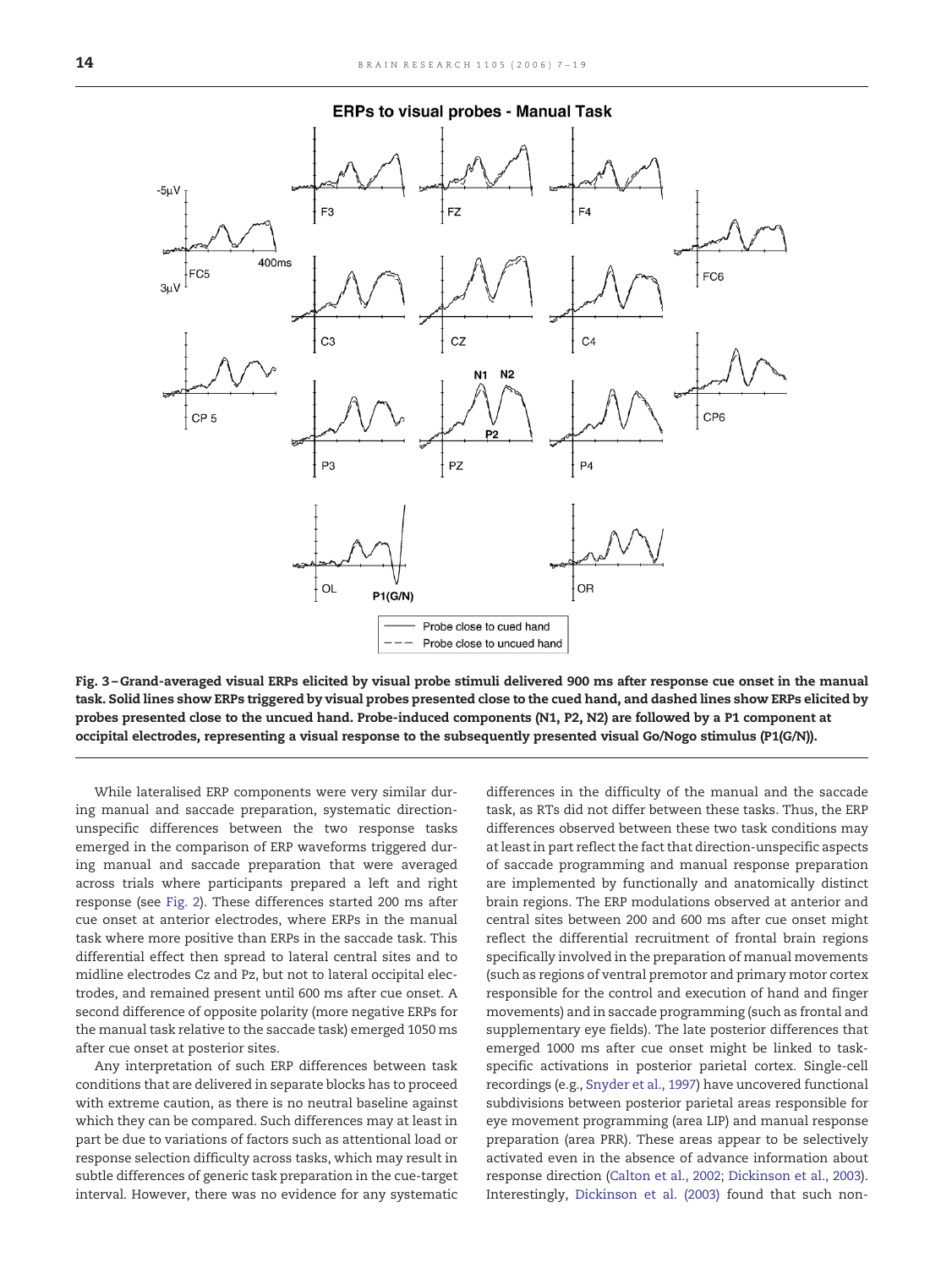

<span id="page-8-0"></span>

Fig. 4 – Grand-averaged visual ERPs elicited by visual probe stimuli delivered 900 ms after response cue onset in the saccade task. Solid lines show ERPs triggered by visual probes presented at the cued saccade target location, and dashed lines show ERPs elicited by probes presented at the contralateral uncued saccade target location. Probe-induced ERP components (N1, P2, N2) are followed by an occipital P1 triggered by the subsequent visual Go/Nogo stimulus (P1(G/N)).

spatial activations in effector-specific posterior parietal areas are elicited maximally during later phases of response preparation, analogous to our finding that posterior ERP differences between the manual and saccade tasks only emerged towards the end of the response preparation interval.<sup>7</sup>

The other aim of the present experiment was to investigate whether any shifts of attention elicited during covert manual and saccade preparation would result in systematic spatially specific modulations of visual processing. To investigate this, we recorded ERPs to task-irrelevant visual probe stimuli that were presented towards the end of the preparation interval (900 ms after cue onset). In the manual task, visual probes presented close to the cued response hand elicited enhanced N1 components when compared to probes presented adjacent

to the opposite uncued hand (see [Fig. 3\)](#page-7-0), thereby demonstrating that covert unimanual response preparation results in spatially specific modulations of visual processing. Very similar effects of response preparation on N1 amplitudes were also found in the saccade task. Here, visual probes presented at the cued saccade target location elicited larger N1 components relative to probes presented on the opposite uncued side (Fig. 4). There was no indication of any response task  $\times$  response cueing interaction, thus indicating that these response preparation effects on visual N1 amplitudes were equivalent in size during manual and eye movement preparation.

Attentional modulations of visual N1 components have been consistently observed in ERP experiments where spatial attention was explicitly manipulated (e.g., [Eason, 1981; Eimer,](#page-11-0) [1994; Mangun and Hillyard, 1991\)](#page-11-0). The fact that similar modulations were also elicited in the present experiment during manual and saccade preparation thus provides additional supportive evidence for the central claim of the premotor theory of attention that the covert response preparation results in attentional shifts, irrespective of the response system involved. It should however also be noted that manual and saccade preparation had no effects on probe-induced P1 components. This result contrasts with the fact that

 $<sup>7</sup>$  It should be noted that similar non-lateralised ERP modula-</sup> tions have recently been reported in other studies of attentional control [\(Slagter et al., 2005; Talsma et al., 2005\)](#page-12-0). For example, when comparing ERPs triggered in response to spatially informative versus uninformative (neutral) cues, [Talsma et al. \(2005\)](#page-12-0) found a broadly distributed early positivity which was followed by a central negativity. These effects were interpreted as reflecting the covert orienting and subsequent maintenance of spatial attention.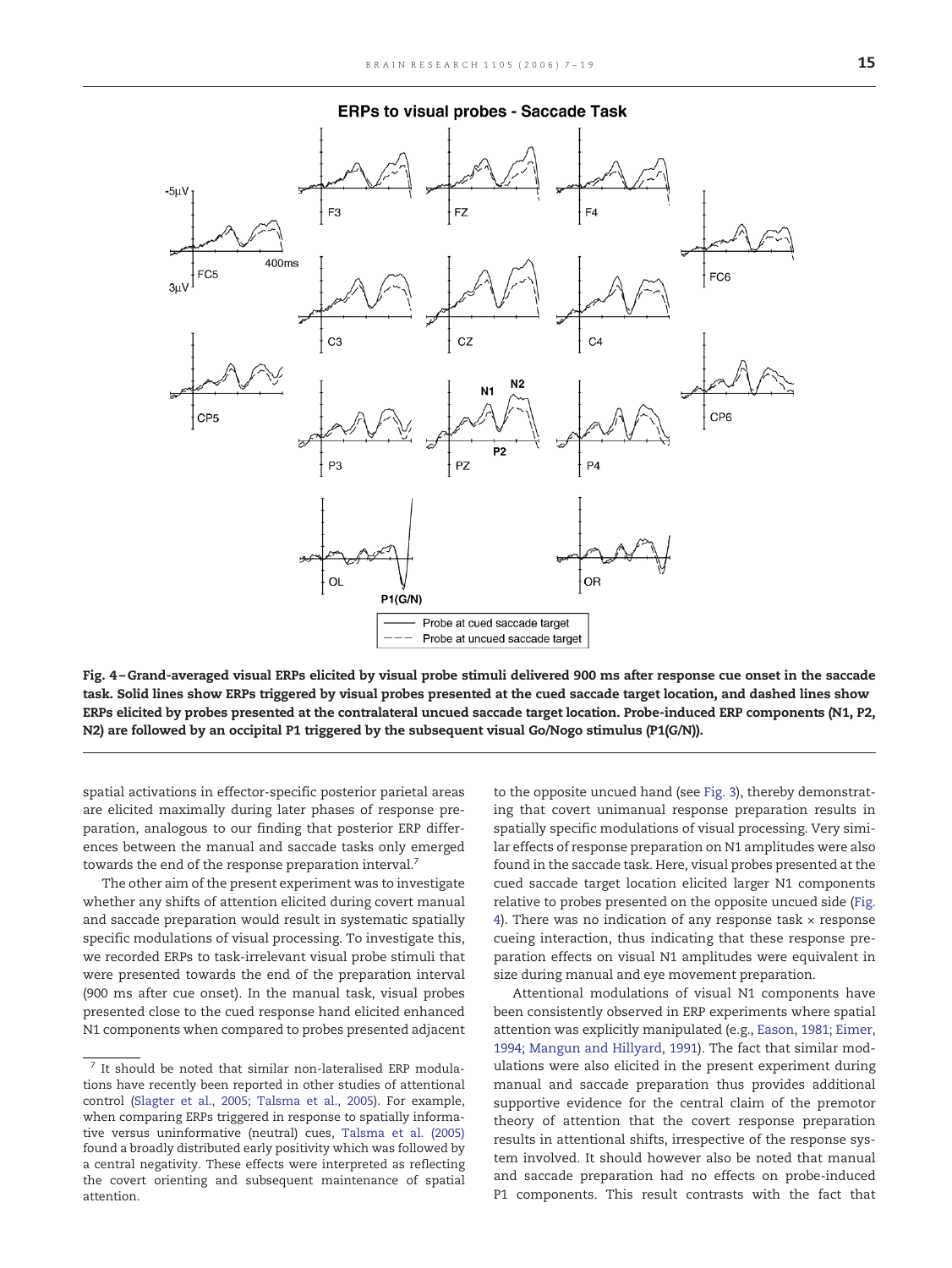systematic attentional effects on P1 amplitude have been found in many previous ERP investigations of endogenous visual–spatial attention (e.g., [Mangun and Hillyard, 1991\)](#page-12-0). If the control of spatial attention and the processes responsible for selecting specific motor responses were based on shared neural substrates, one would expect them to have similar effects on visual processing. One possible interpretation of the absence of any P1 amplitude modulations during response preparation is that cued covert shifts of attention and of covert response preparation differ in their impact on very early extrastriate stages of visual processing. However, it should also be noted that attentional P1 modulations are strongly dependent on the demands of an attention task (e.g., [Eimer, 1994](#page-11-0)). Their absence in the present study might thus primarily reflect the fact that visual probes were entirely task-irrelevant, rather than any systematic differences in the effects of cued attention and response preparation on visual processing.

While the effects of manual and saccade preparation on N1 components elicited by the visual cues were equivalent in size, a clear difference between the two response tasks was present at longer latencies. In the saccade task, probes presented at the saccade target location elicited an enhanced negativity in the N2 time range (250–330 ms after probe onset) relative to probes presented on the uncued side ([Fig.](#page-8-0) [4\)](#page-8-0). In contrast, no such spatially specific N2 modulation was present in the manual task. This difference, which was also reflected by response task × response cueing interaction, suggests that eye movement programming and manual response preparation differ in their impact on later stages of visual processing. While the preparation of a manual response may only have a transient impact on vision, saccade preparation appears to result in a more sustained modulation of visual processing. This difference could be related to the general fact that unlike manual response preparation, oculomotor control is itself an integral part of visual perception. It might also more specifically reflect the relative importance of visual spatial information during manual and oculomotor programming. For a simple manual task such as the finger-lifting response required in the present experiment, vision only plays a minor role for the selection of spatial response parameters, which will be largely guided by somatosensory and kinaesthetic information. In contrast, the sustained availability of visual–spatial information about saccade target locations is highly relevant during saccade programming. In other words, the differential effects of manual and saccade preparation on later stages of visual processing, as revealed by the present results, might reflect differences in the sensoryperceptual requirements between response modalities.

In summary, the present study has found new electrophysiological support for the central claim of the premotor theory of attention that covert response preparation is linked to shifts of spatial attention, irrespective of the response modality involved. We have found clear evidence for a spatially selective modulation of visual processing that is induced both during saccade preparation and during the preparation of simple unimanual responses. Furthermore, we have shown that although there are substantial direction-unspecific differences between ERPs triggered during manual and saccade preparation, ERP components sensitive to the direction of a cued

response are very similar in both tasks, and are also similar to the components previously found during cued shifts of endogenous spatial attention. Further studies are needed to find out whether shifts of attention triggered in the presence and absence of explicit response instructions are strictly analogous, or whether they differ in important aspects. As demonstrated in the present experiment, such questions can be addressed by measuring and comparing electrophysiological correlates of attentional control processes activated during response preparation and during covert attentional shifts, and by assessing their respective spatially selective effects on the processing of sensory information.

#### 4. Experimental procedures

#### 4.1. Subjects

Sixteen neurologically unimpaired subjects (eight females and eight males; 18–45 years old; average age: 25.8 years) participated in this study. All subjects were right-handed and had normal or corrected-to-normal vision. The experiment was performed in compliance with relevant institutional guidelines, and was approved by the Birkbeck School of Psychology ethics committee.

#### 4.2. Stimuli, apparatus, and procedure

Subjects were seated in a dimly lit sound attenuated cabin, viewing a computer screen placed at a distance of 70 cm. All stimuli on this screen were presented in front of a black background. Hands were positioned on the left and right side, with index fingers located 25 cm to the left and right of the body midline. Each trial started with the presentation of a visual response cue at fixation (100 ms duration). In the manual task, cues indicated the hand to be used for a response to an upcoming visual Go signal. In the saccade task, cues indicated the direction of an eye movement required in response to a visual Go signal. Response cues consisted of two adjacent triangles (visual angle:  $3.5^\circ \times 2.5^\circ$ ). One triangle was red, the other blue, and they always pointed in opposite directions ('>  $\langle$  or  $\langle \rangle$ . A central white fixation cross, located in the space between the two triangles was present throughout the experimental blocks. Response side (left or right) for each trial was signalled by the direction of one of the triangles. For half of the participants, blue triangles were relevant, and red triangles were relevant for the other half. Relevant left-pointing or right-pointing triangles were presented with equal probability to the left or right of fixation.

On each trial, a response cue was followed with a stimulus onset asynchrony (SOA) of 1100 ms by a visual Go/Nogo stimulus that was presented at fixation for 100 ms, replacing the fixation cross during this period. In 80% of all trials, a Go stimulus (the letter 'G') was presented, while in 20% of all trials, the Nogo letter 'S' (Stop) was presented instead. Both letters were presented in grey colour and subtended a visual angle of  $0.8^\circ \times 0.9^\circ$ . In addition, each trial also contained one task-irrelevant visual probe stimulus. Probes were presented 200 ms prior to the onset of the Go/Nogo stimulus (900 ms after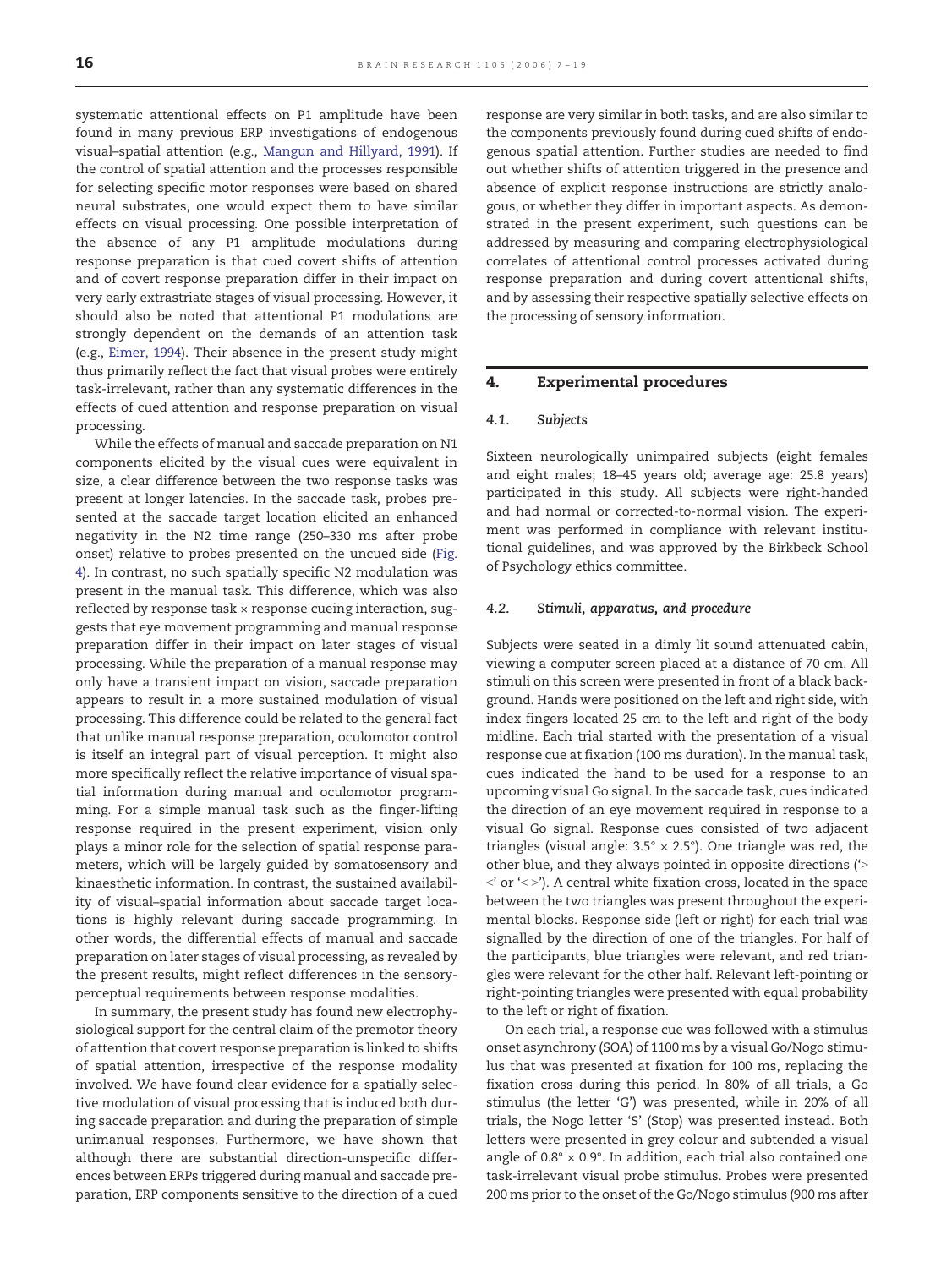response cue onset). They consisted of a 100 ms illumination of one of two ensembles of green LEDs that were located on the left and right side. These LED ensembles consisted of six segments arranged in a circle plus one central segment. The angular size of each LED was 0.65°, the diameter of the circle was 2.4°. In the manual task, probe LEDs were positioned adjacent to each hand. In the saccade task, they were mounted to poles at an eccentricity of 39° to the left or right of fixation, at the same elevation as the central fixation cross. Participants were instructed to completely ignore these probe stimuli.

In the manual task, participants' task was to maintain central fixation, and to lift the index finger of the cued hand as fast as possible in response to the letter 'G', but to refrain from responding when the letter 'S' was presented. In the saccade task, participants were instructed to execute an eye movement to the side indicated by the cue when they detected the letter 'G', but to maintain fixation when the letter 'S' was presented instead. Saccade target locations were marked by two white rings which surrounded the left and right LED ensembles which were used to present task-irrelevant visual probes (39° eccentricity). For both tasks, the interval between the onset of a visual imperative stimulus on the preceding trial and the onset of the response cue on the subsequent trial was 2450 ms.

Twelve blocks of 80 trials each were run. The manual task and the saccade task were each delivered in six successive blocks, with task order balanced across participants. Go stimuli were presented on 64 trials per block, while Nogo stimuli were delivered on the remaining 16 trials. The irrelevant visual probe stimulus was presented with equal probability on the cued or uncued side. Thus, every block contained eight Go trials and two Nogo trials for each combination of cued response side (left vs. right) and probe stimulus location (left vs. right).

#### 4.3. EEG recording and data analysis

EEG was recorded with Ag–AgCl electrodes and linked-earlobe reference from Fpz, F7, F3, Fz, F4, F8, FC5, FC6, T7, C3, Cz, C4, T8, CP5, CP6, P7, P3, Pz, P4, P8, and Oz (according to the 10–20 system), and from OL and OR (located halfway between O1

and P7, and O2 and P8, respectively). Horizontal EOG was recorded bipolarly from the outer canthi of both eyes. Electrode impedance was kept below 5 k $\Omega$ , and the impedances of the earlobe reference electrodes were kept as equal as possible. Amplifier bandpass was 0.1–40 Hz, and digitisation rate was 200 Hz. Trials with eyeblinks (a voltage at Fpz exceeding ±60 μV), horizontal eye movements (a voltage at HEOG exceeding  $\pm 30$   $\mu$ V), or muscle artefacts (a voltage at any site exceeding  $\pm 80$   $\mu$ V) in the 1200 ms following response cue onset were excluded prior to data analysis. Trials with response errors (response omissions on Go trials, False Alarms on Nogo trials, response side errors, and responses executed prior to Go signal onset) were also excluded from analysis. To detect smaller systematic deviations of eye position, which would indicate residual tendencies to move the eyes towards the cued location, averaged HEOG waveforms obtained in the 1200 ms interval following cue onset in response to left versus right cues were examined separately for each participant and both response tasks. Residual HEOG deviations remained below  $\pm 3 \mu V$  for all participants and both response tasks. The absence of systematic eye movements during the response preparation interval is further illustrated in Fig. 5, which shows grand-averaged HEOG waveforms for trials with left and right cues, separately for the manual task (left) and the saccade task (right). HEOG differences in response to left versus right cues remained below 0.9 μV throughout the 1200 ms interval shown in Fig. 5.

Statistical analyses were conducted on the basis of ERP mean amplitudes obtained within predefined measurement windows during the covert response preparation interval. Separate analyses were run for ERPs elicited by response cues, and for ERPs triggered by visual probe stimuli. ERPs following response cues were averaged relative to a 100-ms baseline prior to the onset of these cues for the time interval between cue onset and 1200 ms after cue onset (100 ms after the onset of the Go/Nogo stimulus). Separate averages were computed for the manual task and the saccade task, and for trials where cues indicated an upcoming left or right response (collapsed across Go and Nogo trials, and across trials with a visual probe on the left or right side). ERP mean amplitudes



Fig. 5 – Grand-averaged HEOG waveforms elicited in the 1200 ms interval following the onset of a visual response cue in the manual task (left) and in the saccade task (right), displayed separately for trials with left and right response cues.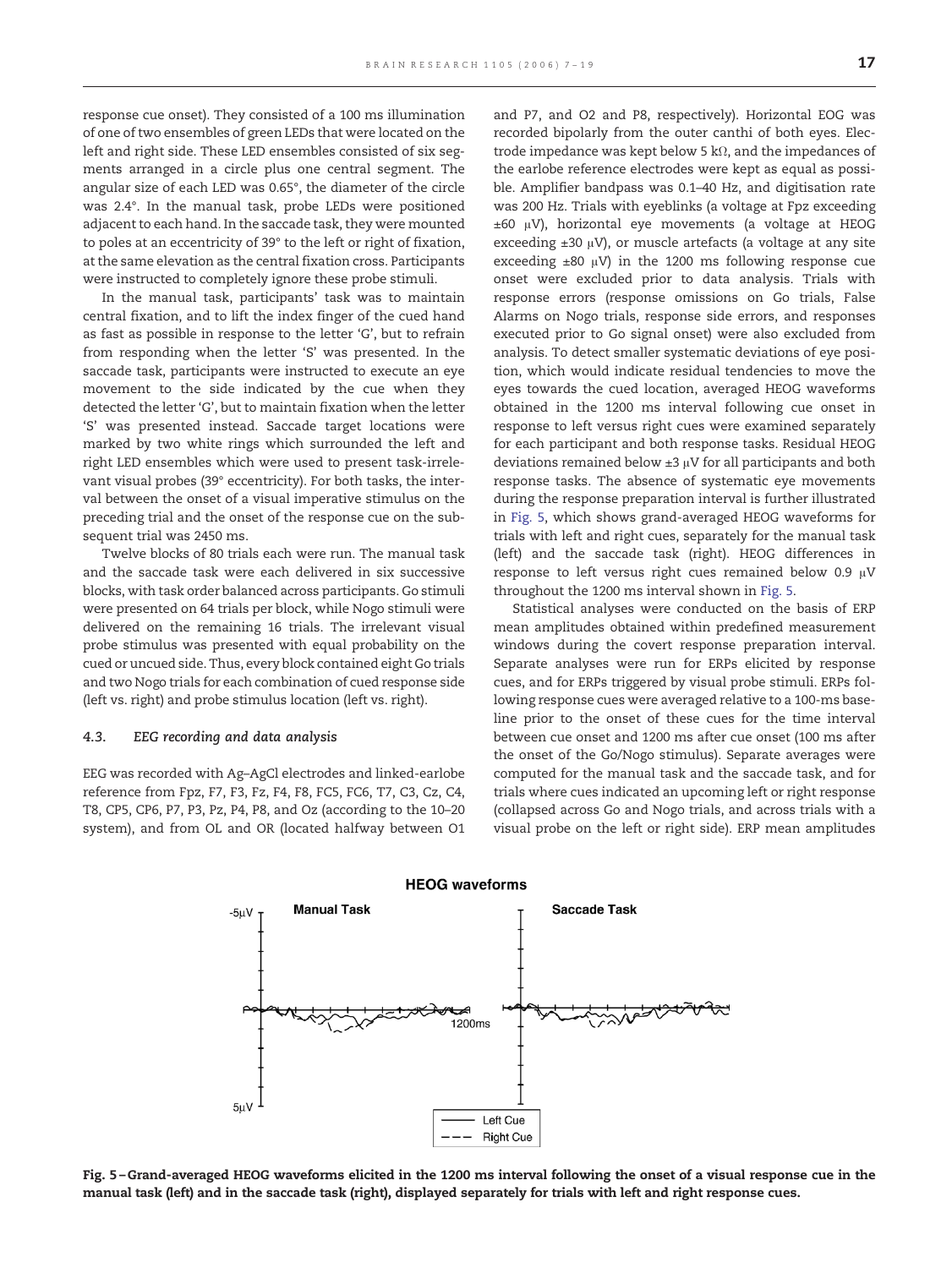<span id="page-11-0"></span>were analysed with repeated measures ANOVAs, and separate analyses were conducted for lateral anterior, central, and posterior sites. Analyses investigating ERP lateralisations sensitive to the side of a cued response included the factors response task (manual vs. saccade), electrode site (F7/8 vs. F3/4 vs. FC5/6, for the anterior analysis, C3/4 vs. T7/8 vs. CP5/ 6, for the central analysis, and OL/R vs. P3/4 vs. P7/8, for the posterior analysis), cued response (left vs. right), and recording hemisphere (left vs. right). In these analyses, the presence of lateralised ERP components (ADAN, LDAP) is reflected by significant hemisphere × cued response interactions. As in our earlier study (Eimer et al., 2005), these analyses were based on mean amplitudes obtained within three successive post-cue latency windows between 350 and 600 ms (where the ADAN was previously observed), between 600 and 900 ms (where the LDAP component was found), and between 900 and 1200 ms.

To explore the presence of any non-lateralised ERP differences between the manual task and the saccade task, ERPs measured between cue onset and 1200 ms after cue onset were collapsed across trials with left and right cues, and were analysed within successive 50 ms measurement windows, separately for lateral anterior, lateral central, lateral posterior, and midline electrodes (Fz, Cz, Pz), for the factors response task, electrode site, and recording hemisphere (for lateral sites only).

Finally, averages were computed for ERPs triggered by visual probe stimuli. These ERPs were computed relative to a 100 ms baseline prior to probe stimulus onset for the 400 ms interval after probe onset. Separate averages were computed for all combinations of response task (manual vs. saccade), cued response (left vs. right) and probe location (left vs. right). Mean amplitudes were computed within latency windows centred on the peak amplitudes of visual P1, N1, and N2 components (P1: 100–130 ms post-stimulus; N1: 150–200 ms post-stimulus; N2: 250–330 ms post-stimulus). These mean amplitude values were analysed with repeated measures ANOVAs, separately for midline electrodes (Fz, Cz, Pz), and for lateral anterior, central, and posterior sites. Analyses included the factors response task, electrode site (defined as above), hemisphere (left vs. right, for lateral electrodes only), response cueing (probe presented on the cued vs. uncued side), and probe stimulus side (left vs. right).

Saccade reaction times (RTs) in the saccade task were measured on the basis of HEOG waveforms obtained in the 1000 ms interval following the onset of an imperative Go/Nogo stimulus. RTs were defined as the latency (in ms post-stimulus) of the first data point within this interval exceeding a threshold of  $\pm 80 \mu V$  (relative to a 100 ms baseline prior to the onset of an imperative stimulus). Saccade direction (left vs. right) was reflected by the polarity of this value. RTs in the manual task were measured via an infrared response system consisting of a transmitter and receiver LED located on either side of the middle segment of the left and right index fingers in the resting position. A response was registered when an index finger was lifted, allowing the light beam of the transmitter LED to reach the receiver LED. RTs for correct manual and saccade responses to Go stimuli were analysed in a repeated measures ANOVA for the factors response task, response side (left vs. right), and response cueing (probe presented on cued vs. uncued side). For all analyses, Greenhouse–

Geisser adjustments to the degrees of freedom were applied where appropriate.

#### Acknowledgments

This research was supported by a grant from the Wellcome Trust. M.E. holds a Royal Society-Wellcome Research Merit Award.

#### REFERENCES

- Beauchamp, M.S., Petit, L., Ellmore, T.M., Ingeholm, J., Haxby, J.V., 2001. A parametric fMRI study of overt and covert shifts of visuospatial attention. NeuroImage 14, 310–321.
- Calton, J.L., Dickinson, A.R., Snyder, L.H., 2002. Non-spatial, motor-specific activation in posterior parietal cortex. Nat. Neurosci. 5, 580–588.
- Corbetta, M., Akbudak, E., Conturo, T.E., Snyder, A.Z., Ollinger, J.M., Drury, H.A., Linenweber, M.R., Petersen, S.E., Raichle, M.E., Van Essen, D.C., Shulman, G.L., 1998. A common network of functional areas for attention and eye movements. Neuron 21, 761–773.
- Craighero, L., Carta, A., Fadiga, L., 2001. Peripheral oculomotor palsy affects orienting of visuospatial attention. NeuroReport 12, 3283–3286.
- Deubel, H., Schneider, W.X., 1996. Saccade target selection and object recognition: evidence for a common attentional mechanism. Vision Res. 36, 1827–1837.
- Deubel, H., Schneider, W.X., Paprotta, I., 1998. Selective dorsal and ventral processing: evidence for a common attentional mechanism in reaching and perception. Visual Cogn. 5, 81–107.
- Dickinson, A.R., Calton, J.L., Snyder, L.H., 2003. Nonspatial saccade-specific activation in area LIP of monkey parietal cortex. J. Neurophysiol. 90, 2460–2464.
- Eason, R.G., 1981. Visual evoked potential correlates of early neural filtering during selective attention. Bull. Psychon. Soc. 18, 203–206.
- Eimer, M., 1994. "Sensory gating" as a mechanism for visuospatial orienting: electrophysiological evidence from trial-by-trial cuing experiments. Percept. Psychophys. 55, 667–675.
- Eimer, M., Coles, M.G.H., 2003. The lateralized readiness potential. In: Jahanshahi, M., Hallett, M. (Eds.), The Bereitschaftspotential: In Honour of Professors Deecke and Kornhuber. Kluwer Academic / Plenum, New York.
- Eimer, M., Van Velzen, J., 2002. Crossmodal links in spatial attention are mediated by supramodal control processes: evidence from event-related brain potentials Psychophysiology 39, 437–449.
- Eimer, M., Van Velzen, J., Driver, J., 2002. Crossmodal interactions between audition, touch and vision in endogenous spatial attention: ERP evidence on preparatory states and sensory modulations. J. Cogn. Neurosci. 14, 254–271.
- Eimer, M., Van Velzen, J., Forster, B., Driver, J., 2003. Shifts of attention in light and in darkness: an ERP study of supramodal attentional control and crossmodal links in spatial attention. Cogn. Brain Res. 15, 308–323.
- Eimer, M., Forster, B., Van Velzen, J., Prabhu, G., 2005. Covert manual response preparation triggers attentional shifts: ERP evidence for the premotor theory of attention. Neuropsychologia 43, 957–966.
- Gehring, W.J., Gratton, G., Coles, M.G.H., Donchin, E., 1992. Probability effects on stimulus evaluation and response processes. J. Exp. Psychol. Hum. Percept. Perform. 18, 198–216. Gratton, G., Bosco, C.M., Kramer, A.F., Coles, M.G.H., Wickens, C.D.,